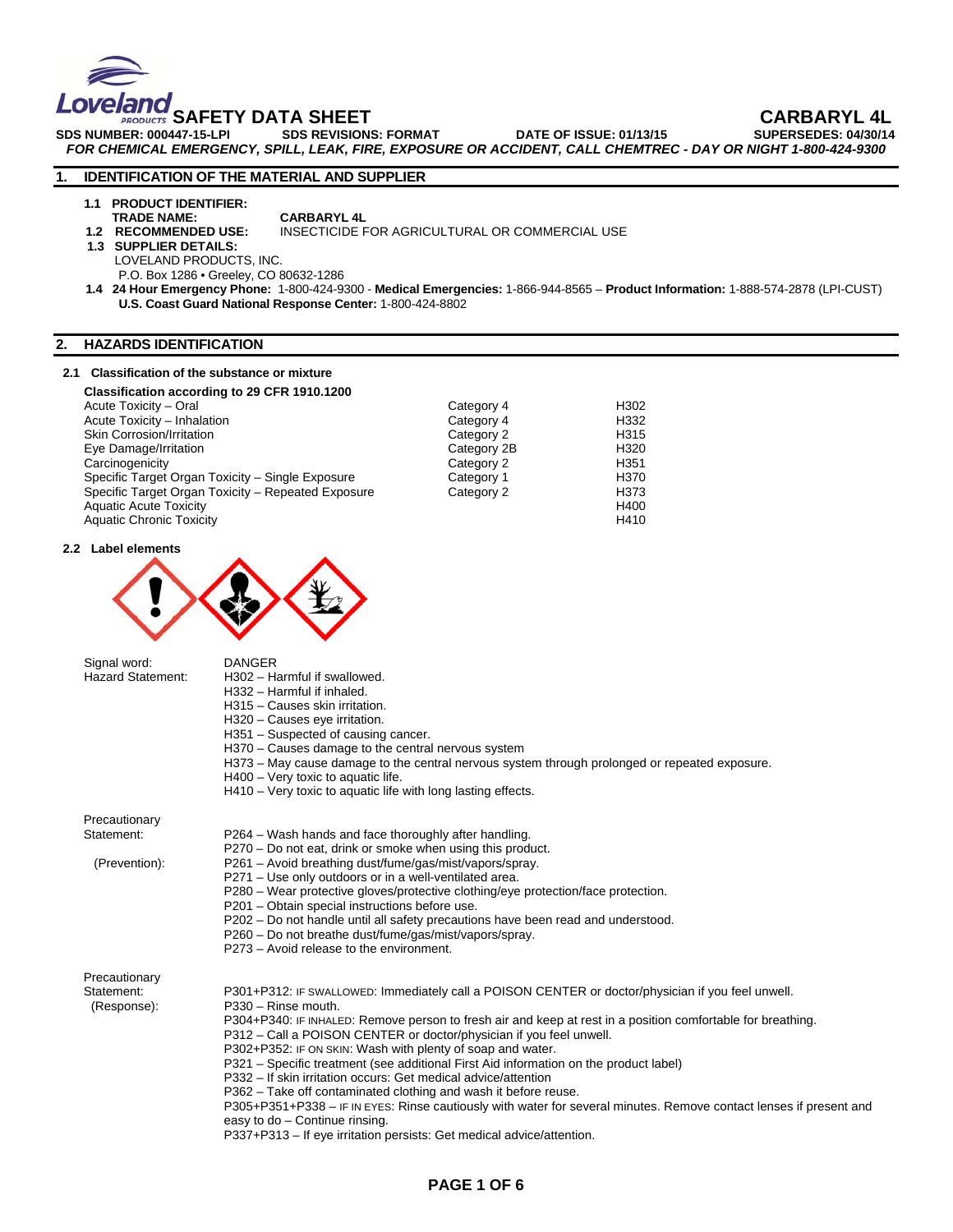

| Precautionary            | P308 – If exposed or concerned: Get medical advice/attention.             |
|--------------------------|---------------------------------------------------------------------------|
| Statement:<br>(Storage): | P405 - Store locked up.                                                   |
| (Disposal):              | P501 – Dispose of contents/container to an approved waste disposal plant. |

# **2.3 Other hazards**

None known

# **3. COMPOSITION, INFORMATION ON INGREDIENTS**

### **3.1 Substances**

### **3.2 Mixtures**

### **Classification according to 29 CFR 1910.1200**

| Chemical Name:     | CAS No.             | Classification                                                                             | Concentration<br>[%] |
|--------------------|---------------------|--------------------------------------------------------------------------------------------|----------------------|
| Carbaryl           | 63-25-2             | Oral tox. 4; H302                                                                          | 43.00                |
| Propylene Glycol   | $57 - 55 - 6$       | Inh tox. 4; H332<br>Skin Corr/irrit. 2; H315<br>Eye dam/irrit. 2B; H320<br>Carcin. 2; H351 | 5.00                 |
| *Other ingredients | <b>Trade Secret</b> | STOT-SE. 1; H370<br>STOT-RE, 2: H373                                                       | 52.00                |

\*Ingredients not specifically listed are non-hazardous or are to be considered proprietary or confidential business information per 29 CFR 1910.1200(i)

# **4. FIRST AID MEASURES**

# **4.1 Description of First Aid Measures**

Get medical attention if symptoms occur.

| If swallowed:           | Call a poison control center or doctor immediately for treatment advice. Have person sip a glass of water if able to swallow.<br>Do not induce vomiting unless told to do so by a poison control center or doctor. Do not give anything by mouth to an<br>unconscious person.                          |
|-------------------------|--------------------------------------------------------------------------------------------------------------------------------------------------------------------------------------------------------------------------------------------------------------------------------------------------------|
| If on skin or clothing: | Take off contaminated clothing. Rinse skin immediately with plenty of water for 15-20 minutes. Call a poison control center<br>or doctor for treatment advice.                                                                                                                                         |
| If inhaled:             | Move person to fresh air. If person is not breathing, call 911 or an ambulance, then give artificial respiration, preferably<br>mouth-to-mouth if possible. Call a poison control center or doctor for further treatment advice.                                                                       |
| If in eves:             | Hold eye open and rinse slowly and gently with water for 15-20 minutes. Remove contact lenses, if present, after the first 5<br>minutes, then continue rinsing eye. Call a poison control center or doctor for treatment advice.<br><b>A.2. Most Important Symptoms and Effects, Acute and Delayed</b> |

**4.2 Most Important Symptoms and Effects, Acute and Delayed**  Harmful if swallowed or inhaled. Causes eye irritation. OVEREXPOSURE MAY CAUSE: Salivation, watery eyes, pinpoint eye pupils, blurred vision, muscle tremors, difficult breathing, excessive sweating, abdominal cramps, nausea, vomiting, diarrhea, weakness, headache. IN SEVERE CASES, CONVULSION, UNCONSCIOUSNESS AND RESPIRATORY FAILURE MAY OCCUR. SIGNS AND SYMPTOMS OCCUR RAPIDLY FOLLOWING OVEREXPOSURE TO THIS PRODUCT.

#### **4.3 Immediate Medical Attention and Special Treatment**

### **FOR A MEDICAL EMERGENCY INVOLVING THIS PRODUCT CALL: 1-866-944-8565**

Take container, label or product name with you when seeking medical attention.

**NOTES TO PHYSICIAN:** Carbaryl contains an N-methyl carbamate that inhibits cholinesterase. Drugs like 2-Pam (pyridine-2-aldoxime methiodide) are not recommended. To aid in the confirmation of diagnosis, urine samples should be obtained within 24 hours of exposure and immediately frozen. Consultation on therapy can be obtained at all hours by calling the appropriate emergency number 1-866-944-8565 (U.S.A.).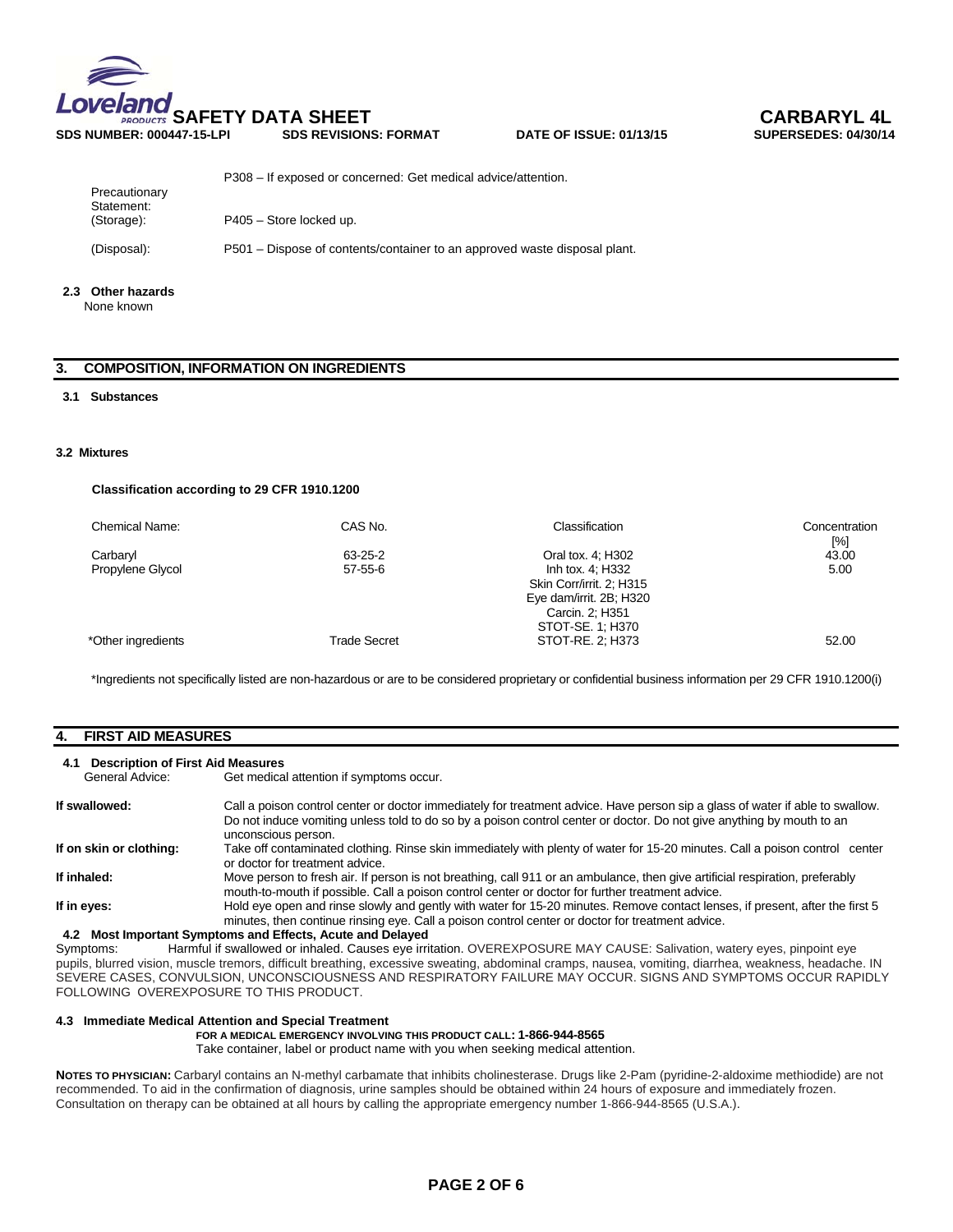

**DATE OF ISSUE: 01/13/15** 

# **5. FIRE FIGHTING MEASURES**

|    | 5.1 EXTINGUISHING MEDIA:<br>Suitable Extinguishing Media:                                                  | Use medium appropriate to surrounding fire. Dry chemical, carbon dioxide $(CO2)$ , foam, water spray or<br>fog.                                                                                                                                                                                                                                                                                                                                                                                                                                                                                                                                                                                                                                                                                                                                                                                                                                                                                                                                                                                             |  |  |  |
|----|------------------------------------------------------------------------------------------------------------|-------------------------------------------------------------------------------------------------------------------------------------------------------------------------------------------------------------------------------------------------------------------------------------------------------------------------------------------------------------------------------------------------------------------------------------------------------------------------------------------------------------------------------------------------------------------------------------------------------------------------------------------------------------------------------------------------------------------------------------------------------------------------------------------------------------------------------------------------------------------------------------------------------------------------------------------------------------------------------------------------------------------------------------------------------------------------------------------------------------|--|--|--|
|    | 5.2 SPECIAL HAZARDS ARISING FROM THE SUBSTANCE OR MIXTURE:                                                 |                                                                                                                                                                                                                                                                                                                                                                                                                                                                                                                                                                                                                                                                                                                                                                                                                                                                                                                                                                                                                                                                                                             |  |  |  |
|    | Specific Hazards During Firefighting:<br>5.3 SPECIAL PROTECTIVE EQUIPMENT AND PRECAUTIONS FOR FIREFIGHTERS | May produce toxic combustion gases.<br>Special Protective Equipment for Firefighters: Self-contained breathing apparatus and full protective gear should be worn in fighting large fires<br>involving chemicals. Use water spray to keep fire exposed containers cool. Keep people away. Isolate<br>fire and deny unnecessary entry.                                                                                                                                                                                                                                                                                                                                                                                                                                                                                                                                                                                                                                                                                                                                                                        |  |  |  |
| 6. | <b>ACCIDENTAL RELEASE MEASURES</b>                                                                         |                                                                                                                                                                                                                                                                                                                                                                                                                                                                                                                                                                                                                                                                                                                                                                                                                                                                                                                                                                                                                                                                                                             |  |  |  |
|    |                                                                                                            | 6.1 PERSONAL PRECAUTIONS, PROTECTIVE EQUIPMENT AND EMERGENCY PROCEDURES                                                                                                                                                                                                                                                                                                                                                                                                                                                                                                                                                                                                                                                                                                                                                                                                                                                                                                                                                                                                                                     |  |  |  |
|    | Personal Precautions:                                                                                      | Avoid inhalation of mists and vapors, and contact with skin and eyes. Ensure adequate ventilation. Wear<br>suitable protective clothing.                                                                                                                                                                                                                                                                                                                                                                                                                                                                                                                                                                                                                                                                                                                                                                                                                                                                                                                                                                    |  |  |  |
|    | <b>6.2 ENVIRONMENTAL PRECAUTIONS</b>                                                                       |                                                                                                                                                                                                                                                                                                                                                                                                                                                                                                                                                                                                                                                                                                                                                                                                                                                                                                                                                                                                                                                                                                             |  |  |  |
|    | <b>Environmental Precautions:</b>                                                                          | Carbaryl is extremely toxic to aquatic invertebrates. For terrestrial uses, do not apply directly to water,<br>or to areas where surface water is present or to intertidal areas below the mean high water mark.<br>Discharge from rice fields may kill aquatic and estuarine invertebrates. Do not apply when weather<br>conditions favor drift from area treated. Drift and runoff may kill aquatic invertebrates in water<br>adjacent to treated areas. Do not contaminate water by cleaning equipment or disposal of wastes. Do<br>not contaminate water when disposing of equipment washwaters.<br><b>BEE CAUTION: MAY KILL HONEYBEES AND OTHER BEES IN SUBSTANTIAL NUMBERS.</b> This<br>product is highly toxic to bees exposed to direct treatment or to residues on crops or weeds in bloom.<br>Notifying beekeepers within 1 mile of treatment area at least 48 hours before product is applied will<br>allow them to take additional steps to protect their bees. Limiting application times when bees are<br>least active, e.g. within 2 hours of sunrise or sunset, will minimize risk to bees. |  |  |  |
|    | <b>6.3 METHODS AND MATERIALS FOR CONTAINMENT AND CLEAN-UP</b><br>Methods for Clean-Up:                     | Absorb and/or contain spill with inert material, then place in a suitable container. Check local, state<br>and federal regulations for proper disposal.<br>Never return spills to original containers for re-use.                                                                                                                                                                                                                                                                                                                                                                                                                                                                                                                                                                                                                                                                                                                                                                                                                                                                                           |  |  |  |
|    |                                                                                                            | <b>CAUTION:</b> Keep spills and cleaning runoff out of municipal sewers and open bodies of water.                                                                                                                                                                                                                                                                                                                                                                                                                                                                                                                                                                                                                                                                                                                                                                                                                                                                                                                                                                                                           |  |  |  |

# **7. HANDLING AND STORAGE 7.1 PRECAUTIONS FOR SAFE HANDLING:**

| Advice on Safe Handling:                                                                  | Do not breathe mist, vapors or spray. Wash hands before eating, drinking, chewing gum, using tobacco<br>or using the toilet. Remove clothing immediately if pesticide gets inside. Then wash thoroughly and put<br>on clean clothing. Remove PPE immediately after handling this product. Wash the outside of gloves<br>before removing. As soon as possible, wash thoroughly and change into clean clothing. |  |  |  |
|-------------------------------------------------------------------------------------------|---------------------------------------------------------------------------------------------------------------------------------------------------------------------------------------------------------------------------------------------------------------------------------------------------------------------------------------------------------------------------------------------------------------|--|--|--|
| <b>7.2 CONDITIONS FOR SAFE STORAGE:</b><br>Requirements for Storage Areas and Containers: | Store unused CARBARYL 4L insecticide in original container only, in cool, dry area out of reach of<br>children and animals. Do not store in areas where temperatures frequently exceed 100° F. Do not<br>contaminate water, food or feed by storage or disposal.                                                                                                                                              |  |  |  |

# **8. EXPOSURE CONTROLS / PERSONAL PROTECTION 8.1 CONTROL PARAMETERS: OCCUPATIONAL EXPOSURE LIMITS U.S. Workplace Exposure Level (ACGIH) TLVs Components Components Type Value** Carbaryl **TWA** 0.5 mg/m<sup>3</sup> **IFV\* U.S. Workplace Exposure Level (OSHA) PELs Components Type Value**  Carbaryl TWA 5 mg/m3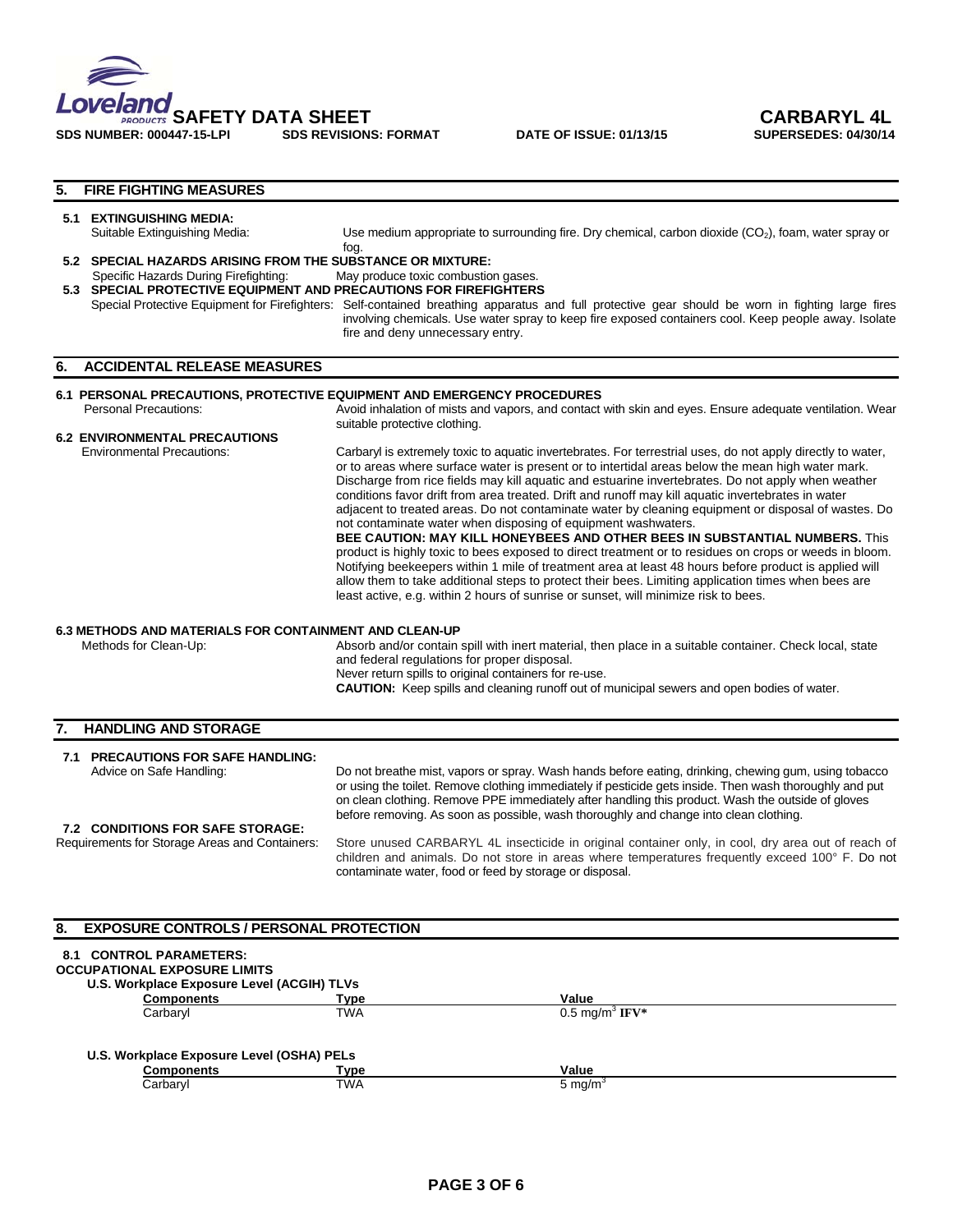

### **Biological limit values**

| Components | Value                        | Specimen                                   |
|------------|------------------------------|--------------------------------------------|
| Carbaryl   | 70% of individual's baseline | Cholinesterase activity in red blood cells |
|            |                              |                                            |
|            |                              |                                            |

# **8.2 EXPOSURE CONTROLS:**

**Engineering Measures** 

When engineering controls are indicated by specific use conditions or a potential for excessive exposure, use local exhaust ventilation at the point of generation or engineering controls specific to the task at hand (refer to product labeling for specific information).

#### **Individual Protection Measures:**<br>Eye / Face Protection: Gogg **Eye / Face Protection:** Goggles or shielded safety glasses are recommended.<br>
Skin Protection: Long-sleeved shirt and long pants. Chemical-resistant of Long-sleeved shirt and long pants. Chemical-resistant gloves. Shoes plus socks. Chemical resistant apron (for mixers loaders, and cleaners). Respiratory Protection: Not normally required, if vapors or dusts exceed acceptable levels, wear a MSHA/NIOSH approved dust mist filtering respirator with any N, R, P, or HE filter. If respirators are used, a program should be in place to assure compliance with 29 CFR 1910.134, the OSHA Respiratory Protection standard. Wear air supplied respiratory protection if exposure concentrations are unknown.

### **9. PHYSICAL AND CHEMICAL PROPERTIES**

| 9.1     | APPEARANCE:                                     | Liquid.                                                                                            |  |  |  |
|---------|-------------------------------------------------|----------------------------------------------------------------------------------------------------|--|--|--|
|         | ODOR:                                           | Mild.                                                                                              |  |  |  |
|         | ODOR THRESHOLD:                                 | No data available.                                                                                 |  |  |  |
|         | COLOR:                                          | White to beige.                                                                                    |  |  |  |
|         | pH:                                             | $4-6$ (5% suspension)                                                                              |  |  |  |
|         |                                                 | MELTING POINT / FREEZING POINT: 27°F / -3°C (Freezing point)                                       |  |  |  |
|         | BOILING POINT: 208°F / 97.8°C                   |                                                                                                    |  |  |  |
|         | FLASH POINT: $>212^{\circ}F/>100^{\circ}C$ .    |                                                                                                    |  |  |  |
|         | FLAMMABILILITY (solid, gas): No data available. |                                                                                                    |  |  |  |
|         |                                                 | UPPER / LOWER FLAMMABILITY OR EXPLOSIVE LIMITS: UFL: 19%/V; LFL: 2.6%/V.                           |  |  |  |
|         | VAPOR PRESSURE: 17.8 mm Hg @ 20°C.              |                                                                                                    |  |  |  |
|         | SOLUBILITY:                                     | Miscible.                                                                                          |  |  |  |
|         |                                                 | PARTITION CO-EFFICIENT, n-OCTANOL / WATER: No data available.                                      |  |  |  |
|         | AUTO-IGNITION TEMPERATURE: No data available.   |                                                                                                    |  |  |  |
|         |                                                 | DECOMPOSITION TEMPERATURE: 175 - 190°C (Exothermic decomposition).                                 |  |  |  |
|         | VISCOSITY: (kinematic):                         | No data available.                                                                                 |  |  |  |
|         | SPECIFIC GRAVITY (Water = 1): $1.10$ g/ml       |                                                                                                    |  |  |  |
|         | DENSITY:                                        | 9.18 lbs./gal. / 1.1 kg/L                                                                          |  |  |  |
| $N = 1$ |                                                 | These physical data are tupical upluse becad an motorial tested but mou usu from complete complete |  |  |  |

Note: These physical data are typical values based on material tested but may vary from sample to sample. Typical values should not be construed as a guaranteed analysis of any specific lot or as specification items.

# **10. STABILITY AND REACTIVITY**

### **10.1 REACTIVITY**

**Stable** 

# **10.2 CHEMICAL STABILITY**

- Stable under normal temperature conditions **10.3 POSSIBILITY OF HAZARDOUS REACTIONS**
- Will not polymerize.
- **10.4 CONDITIONS TO AVOID**
- Excessive heat, open flame or extreme cold.  **10.5 INCOMPATIBILE MATERIALS**

# Strong acids and bases.

# **10.6 HAZARDOUS DECOMPOSITION PRODUCTS**

Oxides of nitrogen, oxides of carbon, and trace amounts of methyl isocyanate from thermal decomposition.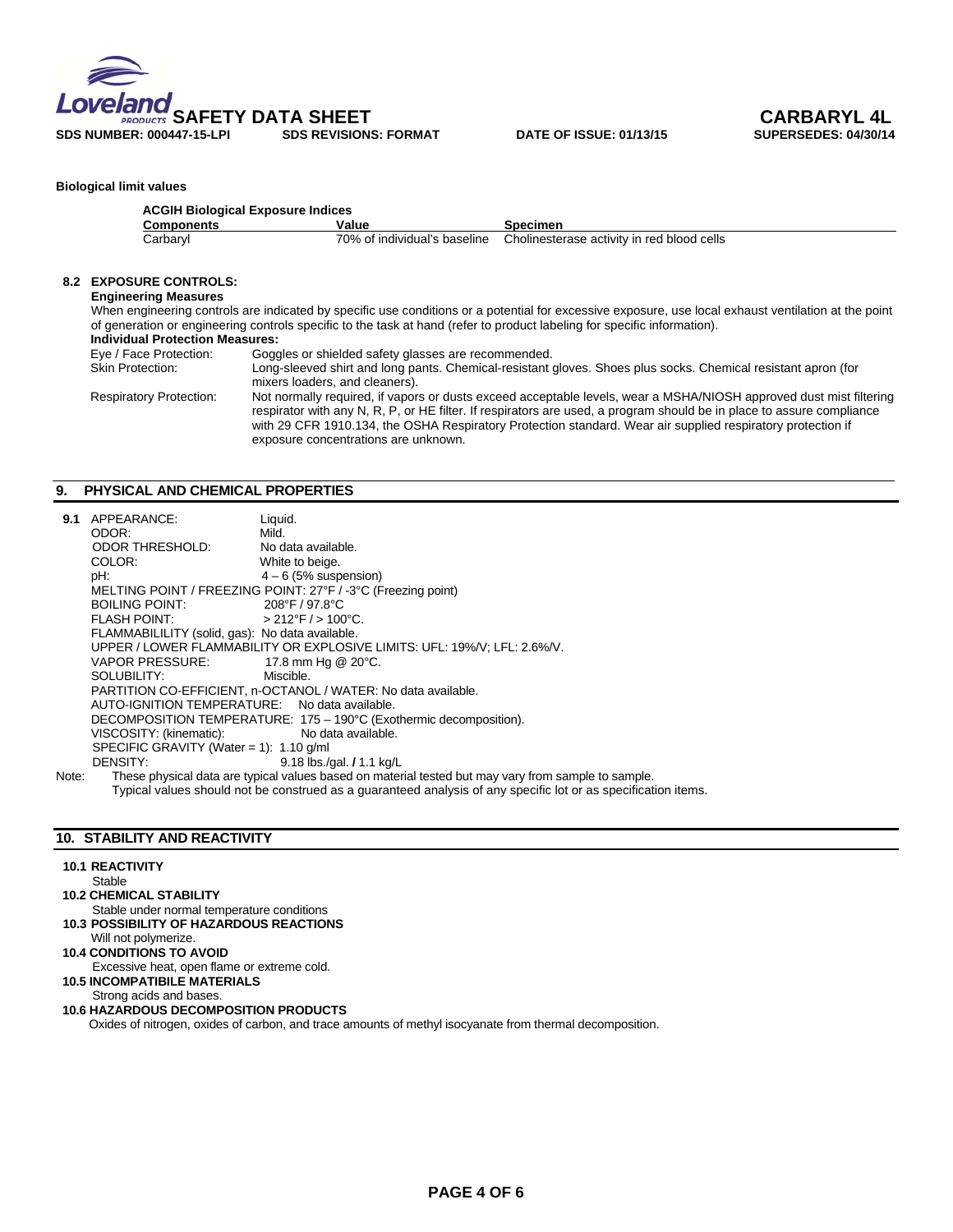

SDS NUMBER: 000447-15-LPI SDS REVISIONS: FORMAT DATE OF ISSUE: 01/13/15



# **11 TOXICOLOGICAL INFORMATION**

#### **11.3 LIKELY ROUTES OF EXPOSURE**

Ingestion. Inhalation. Skin cintact. Eye contact. **LC50 (rat):** > 3.84mg/L (4 HR)  **LD50 Oral (rat):** 669 mg/kg **LD<sub>50</sub> Dermal (rat):** > 4,000 mg/kg **Acute Toxicity Estimates:** No data available **Skin Irritation (rabbit):** Slightly irritating.  **Eye Irritation (rabbit):** Minimally irritating.  **Specific Target Organ Toxicity Single Exposure):** Causes damage to the central nervous system. **Specific Target Organ Toxicity (Repeated Exposure):** May cause damage to the central nervous system through prolonged or repeated exposure.

 **Aspiration:** No data available. **Skin Sensitization (guinea pig):** Not a sensitizer.  **Carcinogenicity:** IARC-3 (Unclassifiable as to Carcinogenicity in Humans) **Germ Cell Mutagenicity:** No data available. **Interactive Effects:** None known.

 **Chronic Toxicity:** Reversible cholinesterase inhibition occurred in chronic toxicity studies in rats and dogs. Principal organs affected in rats from long-term exposure to high doses of Carbaryl included the urinary bladder, thyroid, kidneys and liver.

### **12 ECOLOGICAL INFORMATION**

#### **12.3 ECOTOXICITY**

### **Ecotoxicological Data**

|          | <b>Species</b>                       | <b>Test Results</b>                       |  |
|----------|--------------------------------------|-------------------------------------------|--|
| Carbaryl | Oncorhynchus mykiss (Rainbow trout)  | 1.4 mg/L $-$ 96-hour LC $_{50}$           |  |
|          | Daphnia Magna (Water flea)           | 0.00067 mg/L $-$ 48-hour EC <sub>50</sub> |  |
|          | Anas platyrhynchos (Mallard duck)    | $> 5,000$ mg/kg $- 8$ days                |  |
|          | Colinus virginianus (Bobwhite quail) | $> 5,000$ mg/kg $- 8$ days                |  |
|          | <b>Bees</b>                          | $1.54 - 26.5$ µg/bee                      |  |

Do not contaminate water when disposing of equipment wash water.

Do not apply when weather conditions favor drift from target area.

# **12.2 PERSISTENCE AND DEGRADABILITY**<br>Biodegradability: No data available.

**Biodegradability:** 

### **12.3 BIOACCUMULATIVE POTENTIAL**

Bioaccumulation: No data available.

### **12.4 MOBILITY IN SOIL**

No data available.

### **12.5 OTHER ADVERSE EFFECTS**

Assessment: No data available.

### **13 DISPOSAL CONSIDERATIONS**

### **13.1 WASTE TREATMENT METHODS**

Wastes may be disposed of on site or at an approved waste disposal facility. Triple rinse (or equivalent), adding rinse water to spray tank. Offer container for recycling or dispose of in a sanitary landfill or by other procedures approved by appropriate authorities. Recycling decontaminated containers is the best option of container disposal. The Agricultural Container Recycling Council (ACRC) operates the national recycling program. To contact your state and local ACRC recycler visit the ACRC web page at http://www.acrecycle.org/. Do not contaminate water, food or feed by storage or disposal. See product labeling for additional pesticide and container disposal information.